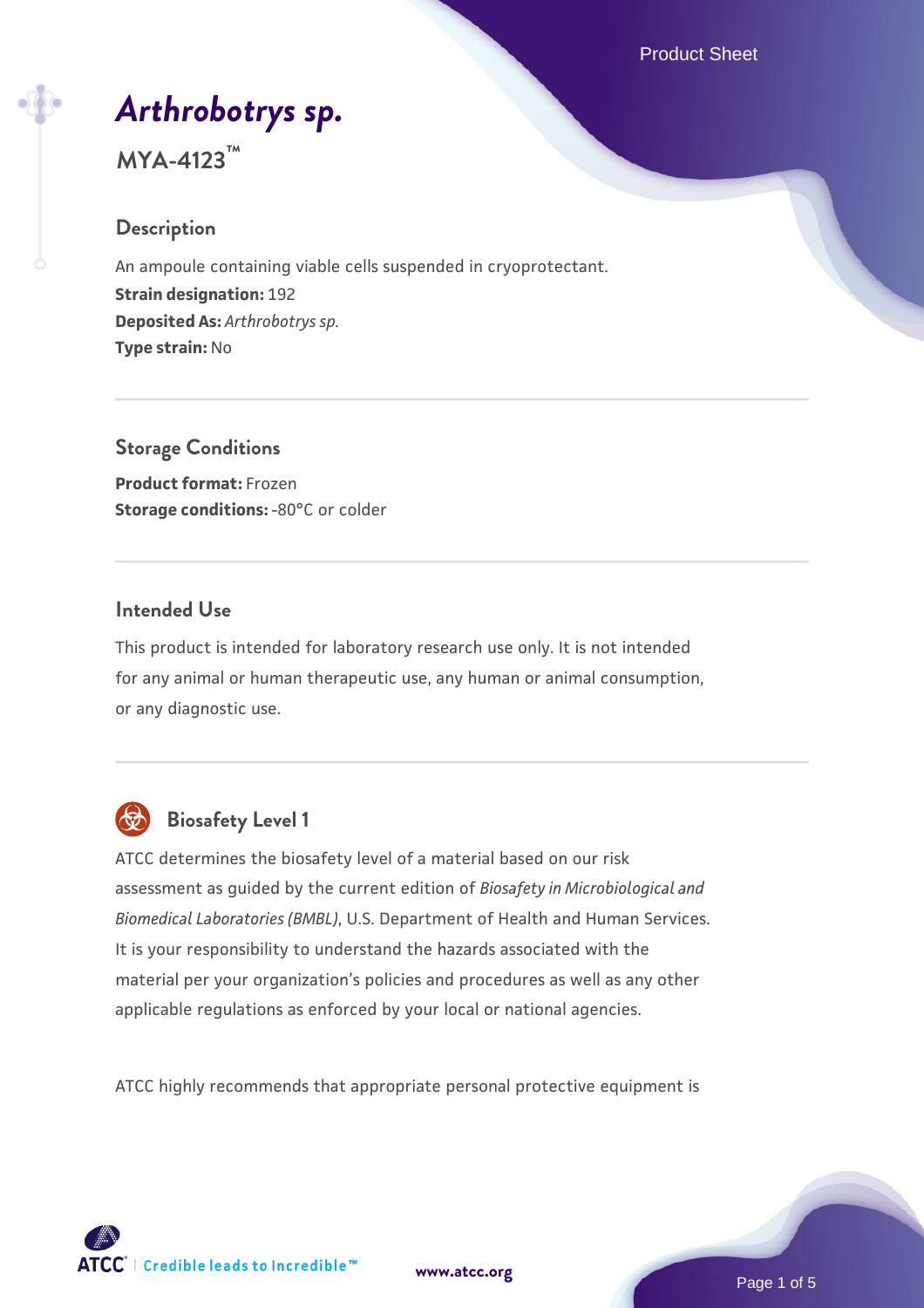always used when handling vials. For cultures that require storage in liquid nitrogen, it is important to note that some vials may leak when submersed in liquid nitrogen and will slowly fill with liquid nitrogen. Upon thawing, the conversion of the liquid nitrogen back to its gas phase may result in the vial exploding or blowing off its cap with dangerous force creating flying debris. Unless necessary, ATCC recommends that these cultures be stored in the vapor phase of liquid nitrogen rather than submersed in liquid nitrogen.

#### **Certificate of Analysis**

For batch-specific test results, refer to the applicable certificate of analysis that can be found at www.atcc.org.

## **Growth Conditions Medium:**  [ATCC Medium 307: Cornmeal agar](https://www.atcc.org/-/media/product-assets/documents/microbial-media-formulations/3/0/7/atcc-medium-307.pdf?rev=5cd8aaa5fcde44f5873396cc2a06f590) **Temperature:** 25°C

#### **Handling Procedures**

**Frozen ampoules** packed in dry ice should either be thawed immediately or stored in liquid nitrogen. If liquid nitrogen storage facilities are not available, frozen ampoules may be stored at or below -70°C for approximately one week. **Do not under any circumstance store frozen ampoules at refrigerator freezer temperatures (generally -20°C)**. Storage of frozen material at this temperature will result in the death of the culture.

1. To thaw a frozen ampoule, place in a **25°C to 30°C** water bath, until just

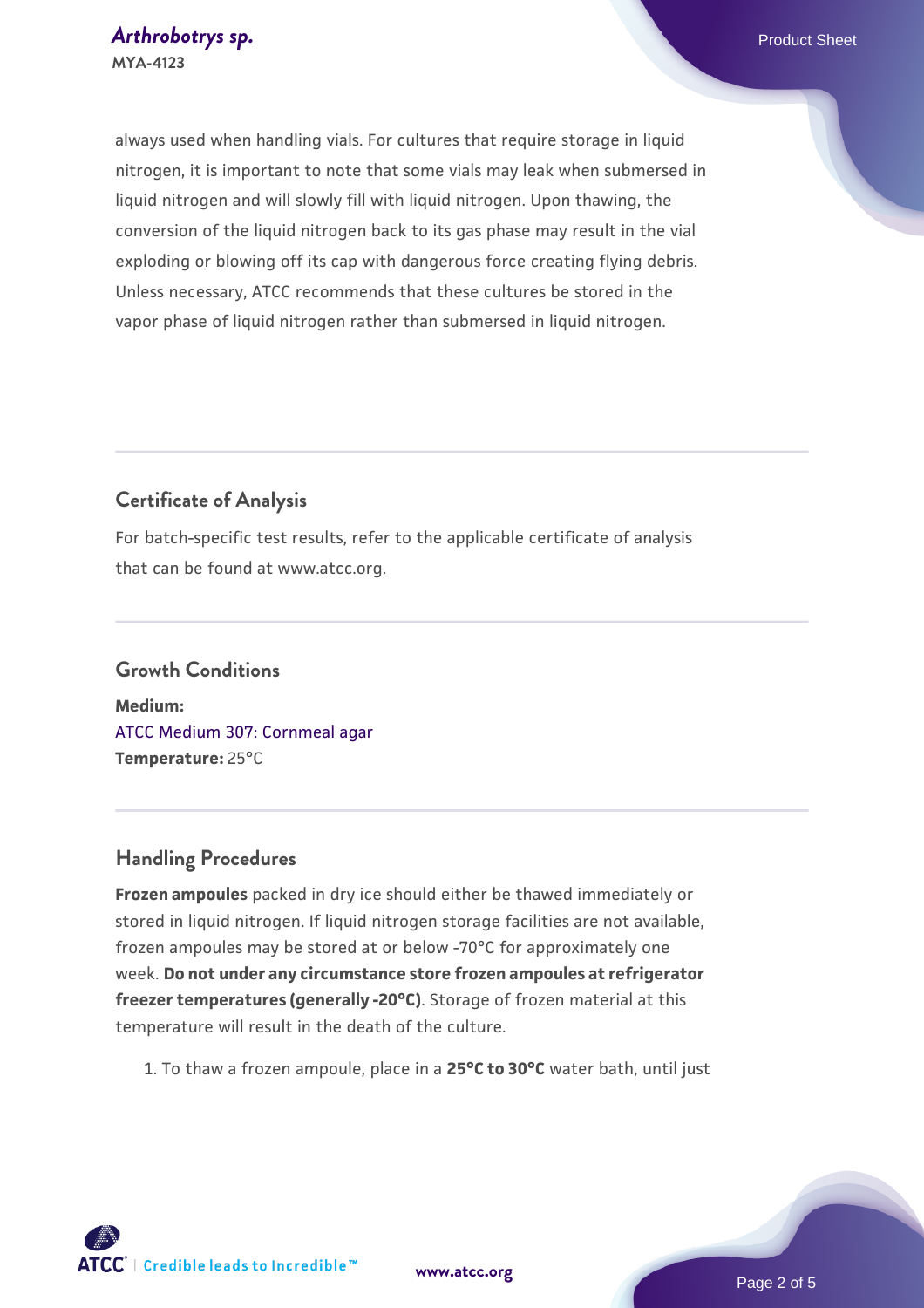thawed **(approximately 5 minutes)**. Immerse the ampoule just sufficient to cover the frozen material. Do not agitate the ampoule.

- 2. Immediately after thawing, wipe down ampoule with 70% ethanol and aseptically transfer at least 50 µL (or 2-3 agar cubes) of the content onto a plate or broth with medium recommended.
- 3. Incubate the inoculum/strain at the temperature and conditions recommended.
- 4. Inspect for growth of the inoculum/strain regularly for up to 4 weeks. The time necessary for significant growth will vary from strain to strain.

#### **Material Citation**

If use of this material results in a scientific publication, please cite the material in the following manner: *Arthrobotrys sp.* (ATCC MYA-4123)

#### **References**

References and other information relating to this material are available at www.atcc.org.

#### **Warranty**

The product is provided 'AS IS' and the viability of ATCC® products is warranted for 30 days from the date of shipment, provided that the customer has stored and handled the product according to the information included on the product information sheet, website, and Certificate of Analysis. For living cultures, ATCC lists the media formulation and reagents that have been found to be effective for the product. While other unspecified media and reagents may also produce satisfactory results, a change in the ATCC and/or depositor-recommended protocols may affect the recovery, growth, and/or function of the product. If an alternative medium formulation or reagent is used, the ATCC warranty for viability is no longer

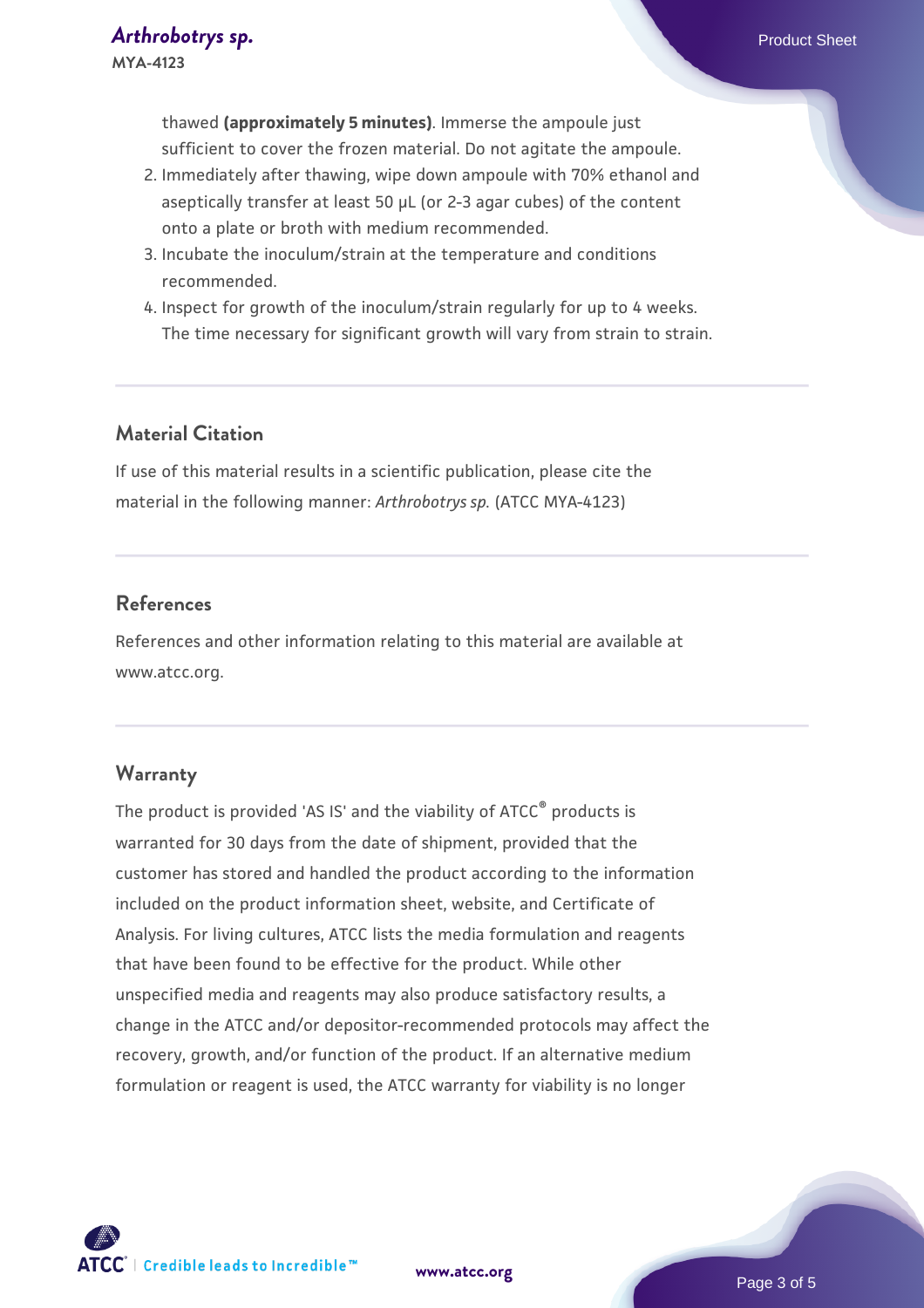*[Arthrobotrys sp.](https://www.atcc.org/products/mya-4123)* Product Sheet **MYA-4123**

valid. Except as expressly set forth herein, no other warranties of any kind are provided, express or implied, including, but not limited to, any implied warranties of merchantability, fitness for a particular purpose, manufacture according to cGMP standards, typicality, safety, accuracy, and/or noninfringement.

#### **Disclaimers**

This product is intended for laboratory research use only. It is not intended for any animal or human therapeutic use, any human or animal consumption, or any diagnostic use. Any proposed commercial use is prohibited without a license from ATCC.

While ATCC uses reasonable efforts to include accurate and up-to-date information on this product sheet, ATCC makes no warranties or representations as to its accuracy. Citations from scientific literature and patents are provided for informational purposes only. ATCC does not warrant that such information has been confirmed to be accurate or complete and the customer bears the sole responsibility of confirming the accuracy and completeness of any such information.

This product is sent on the condition that the customer is responsible for and assumes all risk and responsibility in connection with the receipt, handling, storage, disposal, and use of the ATCC product including without limitation taking all appropriate safety and handling precautions to minimize health or environmental risk. As a condition of receiving the material, the customer agrees that any activity undertaken with the ATCC product and any progeny or modifications will be conducted in compliance with all applicable laws, regulations, and guidelines. This product is provided 'AS IS' with no representations or warranties whatsoever except as expressly set forth herein and in no event shall ATCC, its parents, subsidiaries, directors, officers, agents, employees, assigns, successors, and affiliates be liable for indirect, special, incidental, or consequential damages of any kind in connection with or arising out of the customer's use of the product. While reasonable effort is made to ensure authenticity and reliability of materials on deposit, ATCC is not liable for damages arising from the misidentification or